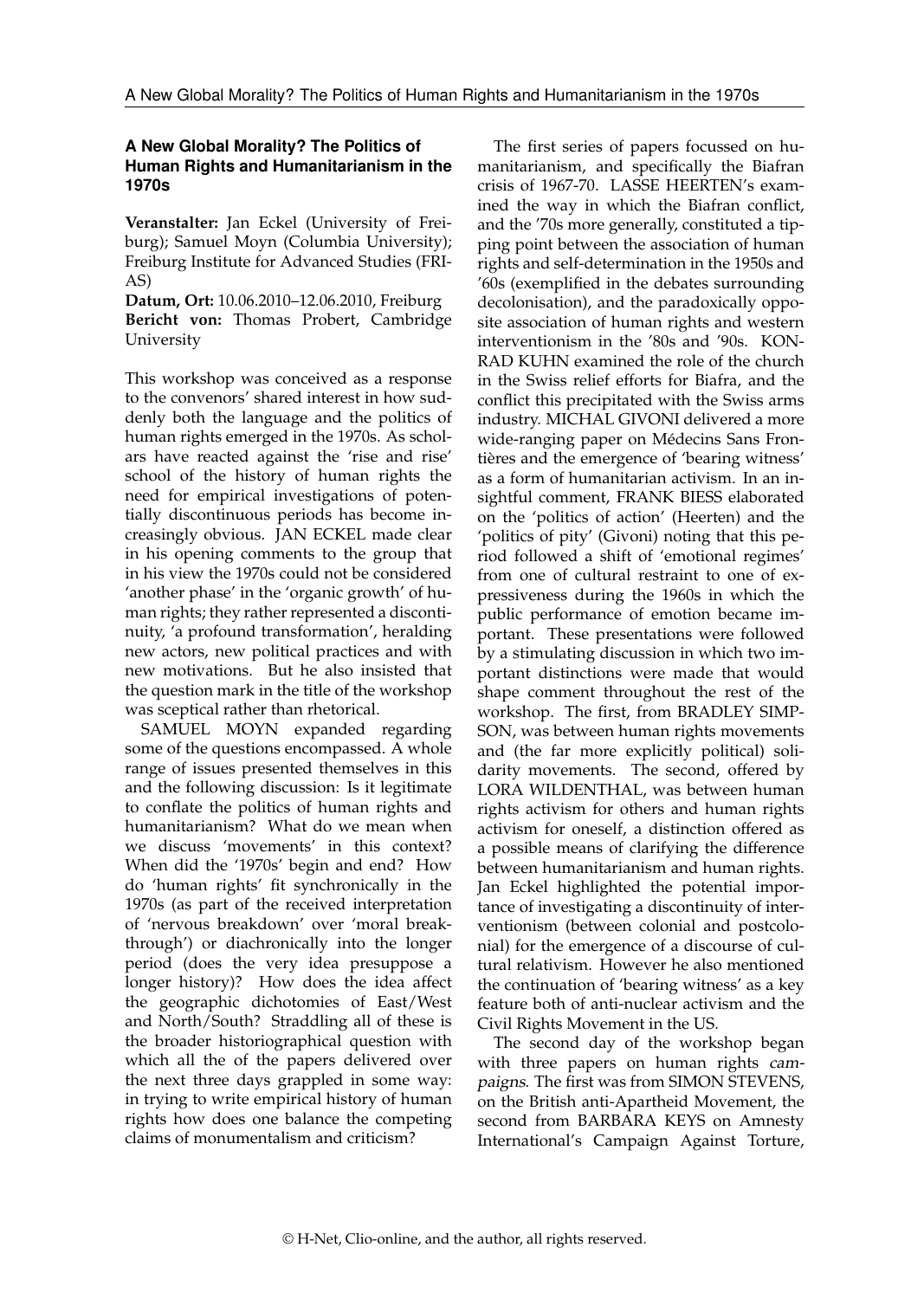and the third from GREGORY MANN on Saharan Prisoners. Stevens' paper addressed three main areas: the way in which movements gain momentum in the public mind, the role of exiles in this process, and the extent to which a movement with overtly transnational ambitions can also be driven by a domestic agenda. Keys' paper was probably the most critical presented over the course of the workshop: she examined the 1972 Campaign for the Abolition of Torture and the way in which those inside Amnesty have openly acknowledged its publicity attraction. She also made the assertion that by taking the 'easy' option in the 1970s, of implicitly campaigning against the torture of innocent victims rather than the more challenging course of campaigning against torture of anybody, Amnesty partly contributed to the moral quandary in which liberal thought in many Western countries now finds itself. Mann also examined Amnesty, this time in connection with the prisoners of conscience in Mali. He described an 'anti-politics of human rights' in connection with the way in which, in a rise coinciding with African independence, the Amnesty project did not create a discourse of human rights, but rather built on a much older, anti-colonial, rhetoric.

The subsequent discussion centred around two main topics arising out of the papers. Firstly the question of strategies and opportunism in human rights movements: Moyn highlighted that Keys' critique of Amnesty relied on a normative judgement (about selective division of labour) but that it also made a point which was not selective at all, about the way in which Amnesty conducted its politics. BENJAMIN NATHANS highlighted how human rights movements could be both utopian and opportunistic. He also, addressing the second of the two main topics, concerning the nature of the political, questioned whether Mann's notion of an 'anti-politics' reverted too much toward a state-centric understanding of politics, and whether more might not be gained from an association of politics as power. Mann defended his terminology in the African context: a post-colonial arrangement of 'gate-keeper states' where civil society was very weak and the realm of politics quite narrow.

From this discussion, the workshop moved to discuss perhaps the best (if not fraught) case-study of the interaction of human rights and political power, namely the United States. SARAH SNYDER presented a paper on Donald Fraser's Congressional Subcommittee, the hearings and report of which, along with the subsequent legislation, she argued represented a turning point in US foreign policy formulation, that would culminate in the Bureau of Human Rights and Humanitarian Affairs, annual reports, and increasing limits on assistance to repressive regimes. LYN-SAY SKIBA then presented a paper written by DANIEL SARGENT (who was unable to attend the workshop at short notice). This paper contended that, to understand the 'human rights moment' of the 1970s, we ought to examine the interplay of three historical factors: the acceleration of globalisation, the ebb and flow of Cold War politics in an era of détente, and the revival of liberalism in the aftermath of decolonisation and desegregation. The context of the 'anti-politics of human rights' is vital to this understanding. Both papers debunked what MARK BRADLEY later described as 'the Carter immaculate conception myth', challenging perceptions of a transformation. Indeed Bradley contended that, far from being the first to 'get' human rights, the US may well have been the last: and when it did, the debate always seemed to be about 'them' rather than 'us'. Simon Stevens also made a subtle distinction within the 1970s from a US policy focussing on the restriction of trade/aid changing (with Carter) to a more active promotion of human rights.

The next session focussed on new human rights actors in the 1970s: CHRISTIAN AL-BERS offered a paper on the renewed and revived activities of the World Council of Churches (and particularly its Commission of the Churches on International Affairs); JEAN QUATAERT discussed the role of the Women's Movement and the way in which women converged on the subject of human rights in the 1970s; and DOMINIQUE CLÉ-MENT presented a paper about human rights in Canada, though more broadly about social movements and the way in which the transformation of international politics is driven by domestic change. These papers pre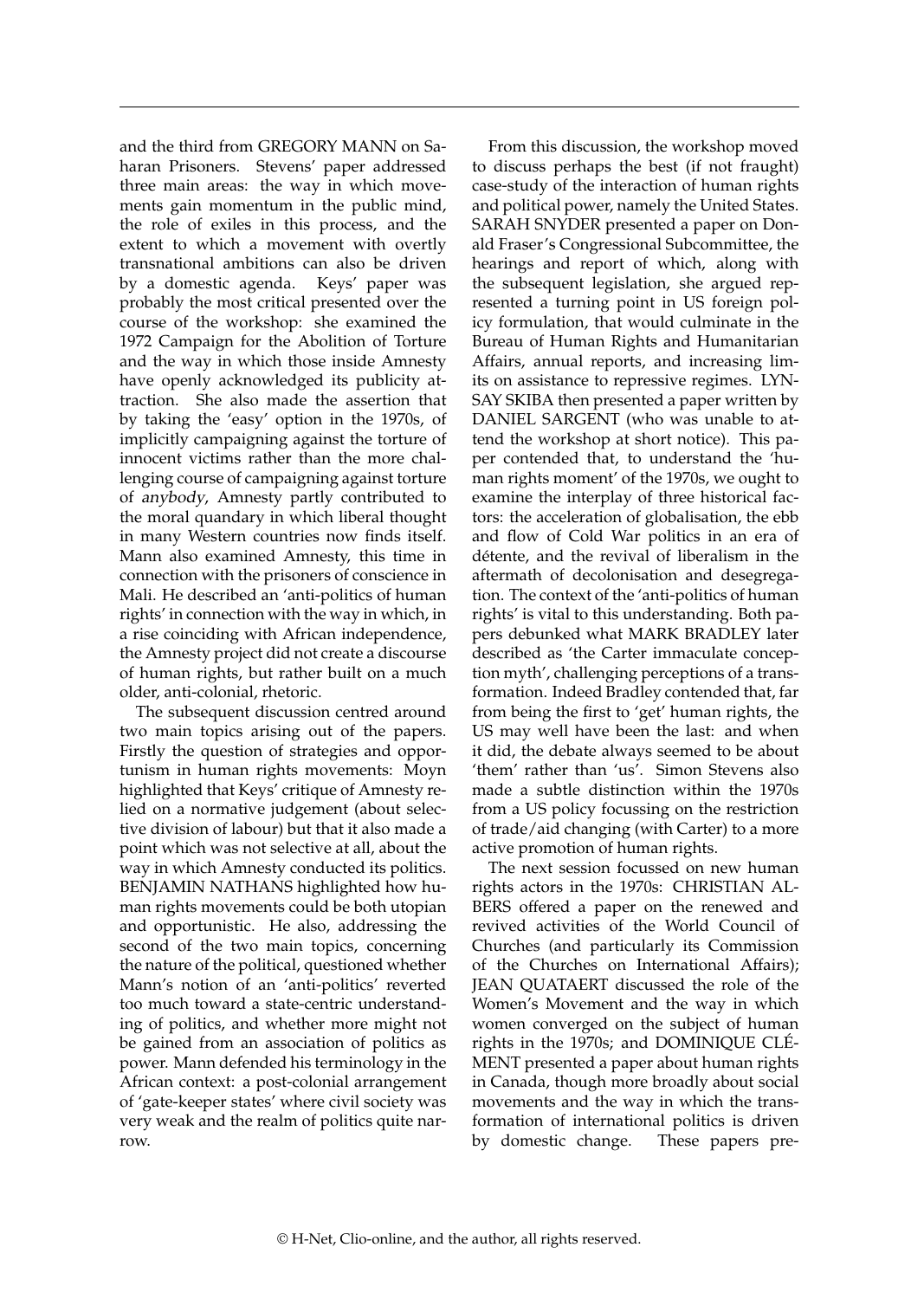ceded an interesting discussion of the ways in which the discourse of human rights spread: what Lora Wildenthal described as the 'Midas touch of human rights', and what others described as a 'ripple effect' of domestic change precipitating international transformation.

The final day of the workshop began with a discussion of human rights and South America, initiated by two fascinating papers, the first from PATRICK KELLY on the solidarity movement against the Pinochet junta. His paper focussed explicitly on rhetoric, identifying its origins in the 1960s, its explosion in Chile after 1973 leading up to a more fully developed language being available by the time of the 1976 coup in Argentina. This interlinked perfectly with LYNSAY SKIBA's paper on Argentinean-US relations during the 1970s, which, focussing on the testimony of two Argentinean lawyers before Fraser's Subcommittee, identified three significant shifts: 'from Revolution to rights' (a legalistic shift), 'from the national to the international' (a strategic shift to take advantage of the human rights moment in the US) and 'from politics to something more'. The subsequent discussion focussed less on the 'emergency of human rights in the Southern cone' than on the interesting comments made by both Kelly and Skiba about the politics of human rights, or Kelly's 'politics of anti-politics' – a nod to the way in which the appeal to a moral framework beyond politics was in fact a very astute political move. Wildenthal offered a useful distinction in an effort at clarification: that politics is goal-orientated, a sphere and purpose in which law cannot operate. Michal Givoni also emphasised that human rights is a different kind of politics (what Skiba had called 'something more'): it is political in structure but not in language.

The penultimate session consisted of two thought-provoking papers, from NED RICHARDSON-LITTLE, examining the way in which the language of human rights could be subverted by an 'hegemonic state discourse' (in this case that of the GDR), and from Benjamin Nathans, who offered a stimulating paper on the Soviet dissidents, which he used as a counter-example to hold against some of the generalities on which the workshop had worked so far. The three most significant contentions which he attempted to overturn were that human rights were/are a utopian project, that they required the collapse of older utopian projects in order to thrive in the 1970s, and that this replacement took the form of rupture or revolution rather than the organic flowering of an idea. By looking at the civil rights movement in the Soviet Union from the 1960s onwards, (for which he made the claim of 'the first human rights movement'), Nathans not only successfully interrogated these claims, but also forced the workshop to more carefully consider the distinction between civil rights and human rights movements. Moyn insisted that absoluteness was rather a red herring in a discussion of discontinuity, and Eckel insisted that, nonetheless, there was a massive convergence of human rights initiatives in the 1970s (though he didn't see them as utopian).

The final session was started by Bradley Simpson, with a paper on human rights, the end of colonialism and the right to selfdetermination. He highlighted that one of the most significant questions raised by the work of scholars (such as Moyn) positing a rise of human rights in the 1970s is to ask why anticolonial movements didn't embrace human rights earlier. He suggested that rather than a 'new global morality', was the '70s in fact the opposite: the closure of a debate about global morality that had been ranging for several decades – a defeat for the alternate view of human rights (that of the South), squashed by a more liberal, procedural version (the Amnesty, Human Rights Watch type).

After a few concluding remarks were volunteered from around the table this brought to a close a very stimulating conference at which the concepts of a new global discourse of human rights emerging in the 1970s was variously (if not comprehensively) explored not only over the course of a multitude of excellent papers, but also, perhaps more valuably, over the series of (admirably supplied) coffee and lunch breaks. The informal and friendly environment of this workshop was, I think, one of its greatest strengths. Everybody left the workshop with the issues to a certain extent clarified, but to another, important extent, problematised. But in addition to the conceptual exploration it was encour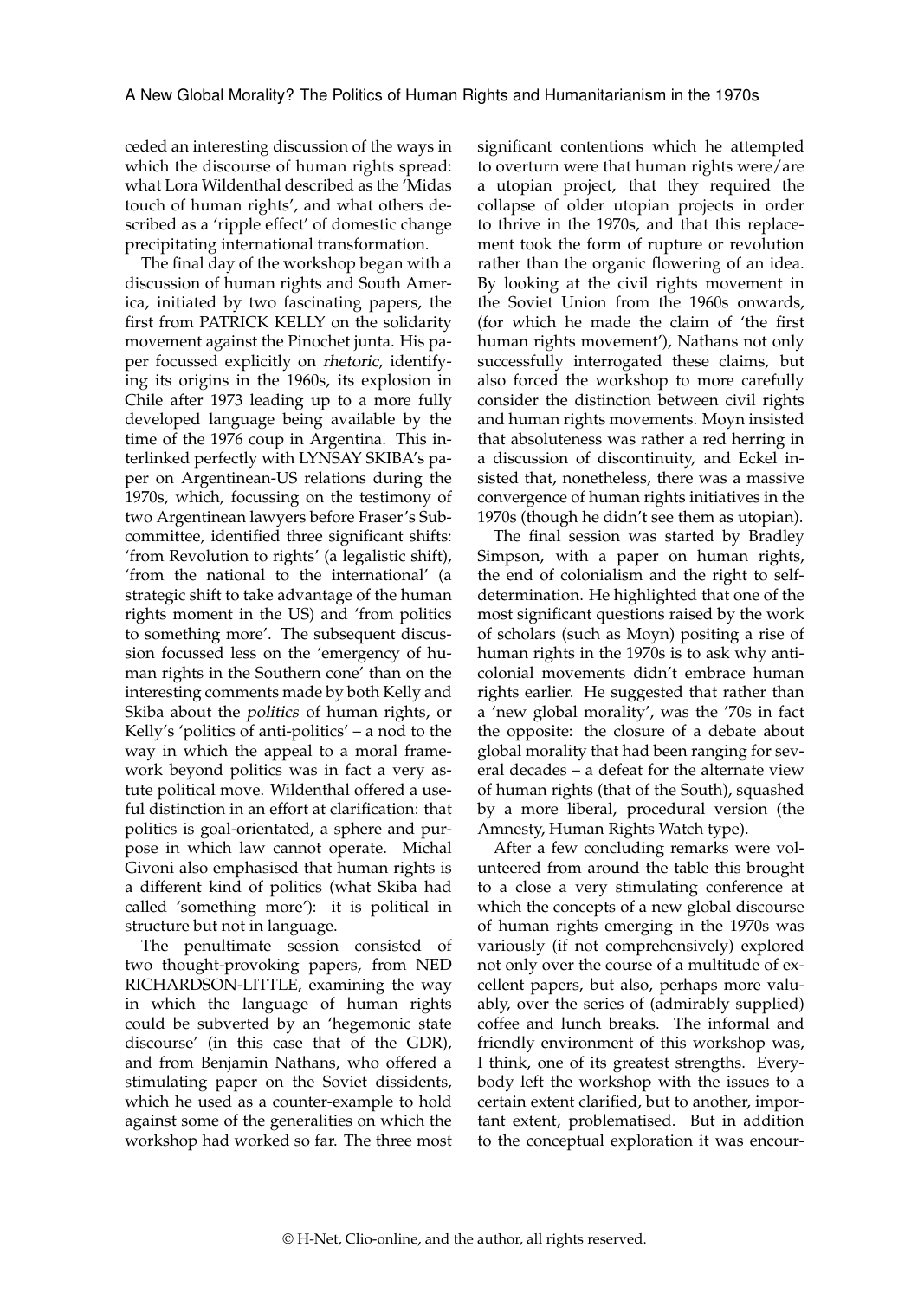aging to see the extent of empirical work being conducted (by tenured faculty and graduate students alike) in the field of the history of human rights. This is of course the particular contribution that historians, rather than lawyers or political scientists, are able to make to the study of human rights.

One of the most significant contributions of this historical perspective, however, is its insistence that we must not allow periodisation to become an end in itself – the 1970s are perhaps a useful prism, but what is of interest are the underlying factors; and one of these underlying factors, one which did not perhaps receive the attention it deserved during this workshop, must surely be context. Eckel discussed in the workshop's closing moments the 'globalisation of political awareness' in the 1970s, but this surely would apply to the 1960s as much if not more. Mark Bradley lamented the fact that the workshop had not provided a satisfactory explanation for why the ideas of human rights that were 'thrown up' in the 1970s, 'stuck' so effectively: and one of the answers to this question must surely lie in a consideration of what the ideas were being thrown against – namely the context of the earlier period.

This particular epistemological query notwithstanding, it remained the case that the workshop overwhelmingly discussed origins rather than consequences – all of the papers concentrated on investigating the emergence of human rights. An exploration of consequence might have led to a slight change of emphasis: to take one example, the session on US human rights policy focussed on the Congressional hearings of Donald Fraser over the Congressional activism of Henry Jackson. It is certainly true that, within the 1970s, the election of Carter signalled the ascendancy of the liberal view typified by Fraser, but ultimately Reagan's election and subsequent policy handed victory back to the Jackson view.

## **Conference Overview:**

## Introduction:

Jan Eckel (FRIAS) Samuel Moyn (New York)

"New Humanitarianism"?

Lasse Heerten (Berlin): The Biafran War and the Language of Rights

Konrad J. Kuhn (Zürich): Biafra as a Turning Point in Humanitarianism

Michal Givoni (Tel Aviv): Reframing Humanitarian Concern. Médecins Sans Frontières and the Advent of the Expert-Witness

Comment: Frank Biess (San Diego)

Discussion

Human Rights Campaigns

Simon Stevens (New York): The British Anti-Apartheid Movement

Barbara Keys (Melbourne): Amnesty International's Campaign against Torture

Gregory Mann (New York): Human Rights and Saharan Prisons

New Departures in the U.S.

Sarah Snyder (Yale): Congress and the Development of U.S. Human Rights Policy

Daniel Sargent (Berkeley): Human Rights as a U.S. Foreign Policy Doctrine

Comment: Mark Philip Bradley (Chicago)

Discussion

New Actors?

Christian Albers (Karlsruhe): The World Council of Churches and Human Rights in the 1970s

Jean H. Quataert (Binghamton): The Women's Movement and Human Rights in the 1970s

Dominique Clément (Alberta): Human Rights in Canada—Social Movement and International Politics

Comment: Lora Wildenthal (Houston)

Discussion

Human Rights Politics Towards South America

Patrick W. Kelly (Chicago):